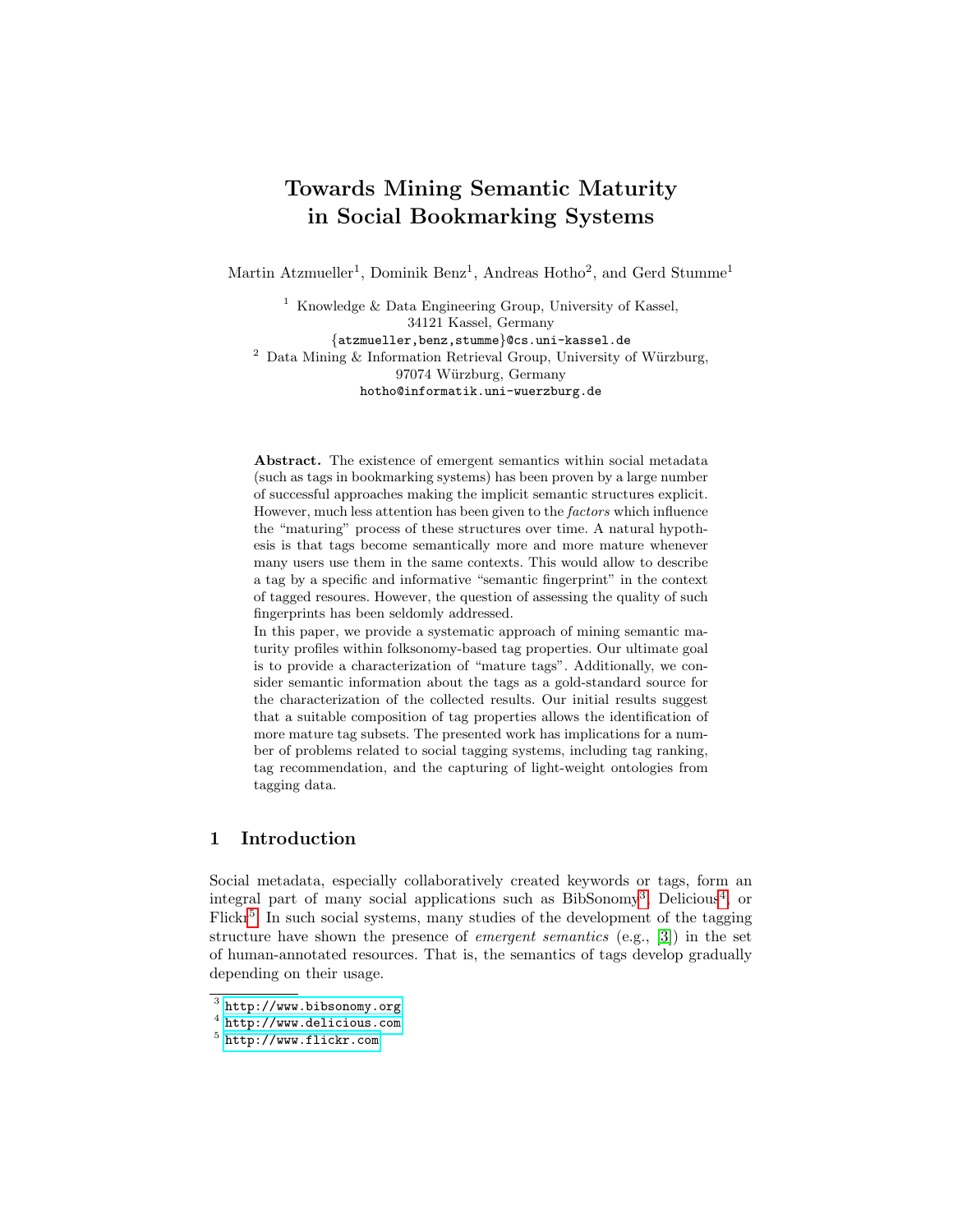Due to this important observation, one can regard this development as a process of "semantic maturing". The basic idea is that knowledge about a set of cooccurring tags is sufficient for determining synonyms with a certain reliability. The underlying assumption is that tags become "mature" after a certain amount of usage. This maturity will then be reflected in a stable semantic profile. Thus, tags that have arrived at this stage can be regarded as high-quality tags, concerning their encoded amount of emergent semantics.

In this paper, we utilize folksonomy-based tag properties for mining profiles indicating "matured tags", i.e., high-quality tags that can be considered to convey more precise semantics according to their usage contexts. The proposed properties consist of various structural properties of the tagging data. e.g., centrality, or frequency properties. For a semantic grounding, we analyze the applied tagging data with respect to tag-tag relations in Wordnet, for assessing the "true" semantic quality. Our contribution is thus three-fold: We provide and discuss different tag properties that are useful in determining semantic maturity profiles of tags. These are all obtained considering the network structure of folksonomies. Additionally, we obtain a detailed statistical characterization of semantic tag maturity profiles in a folksonomy dataset. Finally, we provide a list of useful indicators for identifying "mature tags" as well as synonyms in this context.

Applications of the obtained knowledge concern the construction of lightweight ontologies using tagging knowledge [\[18\]](#page-11-1), tag recommendation [\[14,](#page-11-2)[19\]](#page-11-3), or tag ranking [\[16\]](#page-11-4). All of these utilize selection options and/or ranking information about sets of tags, for initial setup and refinement. Tag ranking approaches, for example, can benefit from a "maturity ranking" for filtering purposes.

The rest of the paper is structured as follows: Section [2](#page-1-0) discusses related work. After that, Section [3](#page-2-0) introduces basic notions of the presented approach, including folksonomy-based tag properties, and the applied pattern mining method. Then, we describe the mining methodology in detail, discuss our evaluation setting and present the obtained results. Finally, Section [5](#page-10-0) concludes the paper with a summary and interesting directions for future research.

### <span id="page-1-0"></span>2 Related Work

While the phenomenon of collaborative tagging was discussed in its early stages mainly in newsgroups or mailing lists (e.g. [\[17\]](#page-11-5)), a first systematic analysis was performed by [\[10\]](#page-11-6). One core finding was that the openness and uncontrolledness of these systems did not give rise to a "tag chaos", but led on the contrary to the development of stable patterns in tag proportions assigned to a given resource. [\[5\]](#page-11-7) reported similar results and denoted the emerging patterns as "semantic fingerprints" of resources. [\[18\]](#page-11-1) presented an approach to capture emergent semantics from a folksonomy by deriving lightweight ontologies. In the sequel, several methods of capturing emergent semantics in the form of (i) tag taxonomies [\[12\]](#page-11-8), (ii) measures of semantic tag relatedness [\[6\]](#page-11-9), (iii) tag clusterings [\[22\]](#page-11-10) and (iv) mapping tags to concepts in existing ontologies [\[1\]](#page-10-1) were proposed.

Most of the above works provided evidence for the existence of emergent tag semantics by making certain aspects of it explicit; however, the question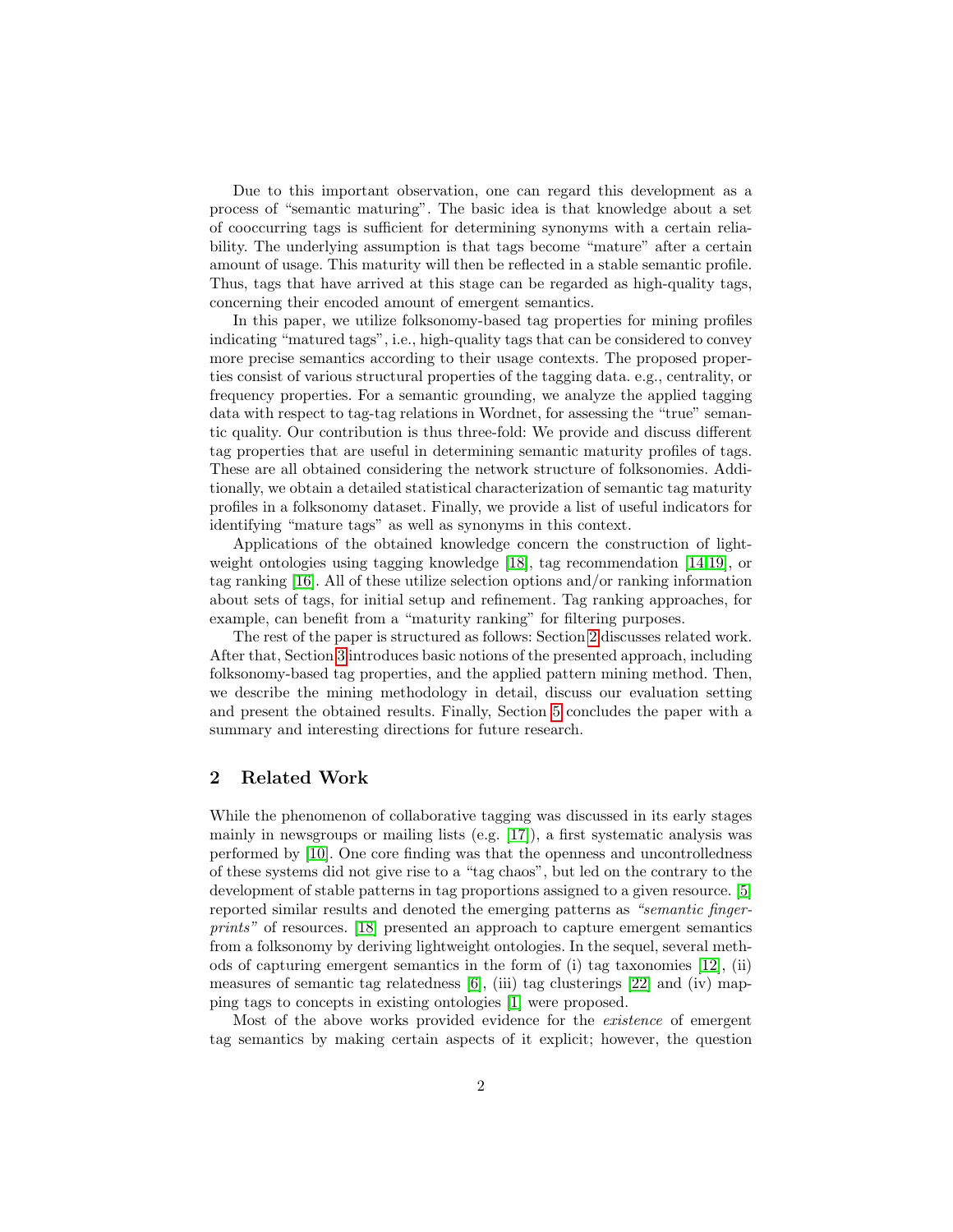which *factors* influcence its development were seldomly discussed. Despite that, a common perception seemed to be that a certain amount of data is necessary for getting a "signal". Golder and Hubermann [\[10\]](#page-11-6) gave a rough estimate that "after the first 100 or so bookmarks", the proportions of tags assigned to a resource tended to stabilize. This suggested the rule "the more data, the better semantics". This assumption was partially confirmed by Körner et al. [\[15\]](#page-11-11), who analyzed the amount of emergent semantics contained in different folksonomy partitions. More data had a beneficial effect, but the user composition within the partitions turned out to be crucial as well: Sub-folksonomies induced by so-called "describers", which exhibit a certain kind of tag usage pattern, proved to contain semantic structures of higher quality. Halpin [\[11\]](#page-11-12) showed that the tag distribution at resources tends to stabilize quickly into a power-law, as a kind of "maturing" of resources. In contrast, our work targets the maturing of tags themselves.

Hovever, to the best of our knowledge none of the aforementioned works has systematically addressed the question if there exists a connection between structural properties of tags and the quality of semantics they encode (i.e. their "semantic maturity"). In this work, we aim to fill this gap.

### <span id="page-2-0"></span>3 Preliminaries

In the following sections, we first briefly present a formal folksonomy model and a folksonomy-based measure of tag relatedness. Then, we detail on the structural and statistical tag properties serving as a basis for mining maturity profiles. After that, we briefly summarize the basics of the applied pattern mining technique.

#### 3.1 Folksonomies and Semantic Tag Relatedness

The underlying data structure of collaborative tagging systems is called folkso-nomy; according to [\[13\]](#page-11-13), a folksonomy is a tuple  $\mathbb{F} := (U, T, R, Y)$  where U, T, and R are finite sets, whose elements are called *users*, tags and *resources*, respectively. Y is a ternary relation between them, i.e.  $Y \subseteq U \times T \times R$ . An element  $y \in Y$  is called a tag assignment or TAS. A post is a triple  $(u, T_{ur}, r)$  with  $u \in U$ ,  $r \in R$ , and a non-empty set  $T_{ur} := \{t \in T \mid (u, t, r) \in Y\}.$ 

Folksonomies introduce various kinds of relations among their contained lexical items. A typical example are cooccurrence networks, which constitute an aggregation indicating which tags occur together. Given a folksonomy  $(U, T, R, Y)$ , one can define the post-based tag-tag cooccurrence graph as  $\mathbb{G}_{cooc} = (T, E, w)$ , whose set of vertices corresponds to the set T of tags. Two tags  $t_1$  and  $t_2$  are connected by an edge, iff there is at least one post  $(u, T_{ur}, r)$  with  $t_1, t_2 \in T_{ur}$ . The *weight* of this edge is given by the number of posts that contain both  $t_1$  and  $t_2$ , i.e.  $w(t_1, t_2) := \text{card}\{(u, r) \in U \times R \mid t_1, t_2 \in T_{ur}\}\$ 

For assessing the semantic relatedness between tags we apply the resource context similarity (cf. [\[6\]](#page-11-9)) computed in the vector space  $\mathbb{R}^R$ . For a tag t, the vector  $v_t \in \mathbb{R}^R$  counts how often the tag t is used for annotating a certain resource  $r \in R$ :

$$
v_{tr} = \text{card}\{u \in U \mid (u, t, r) \in Y\}.
$$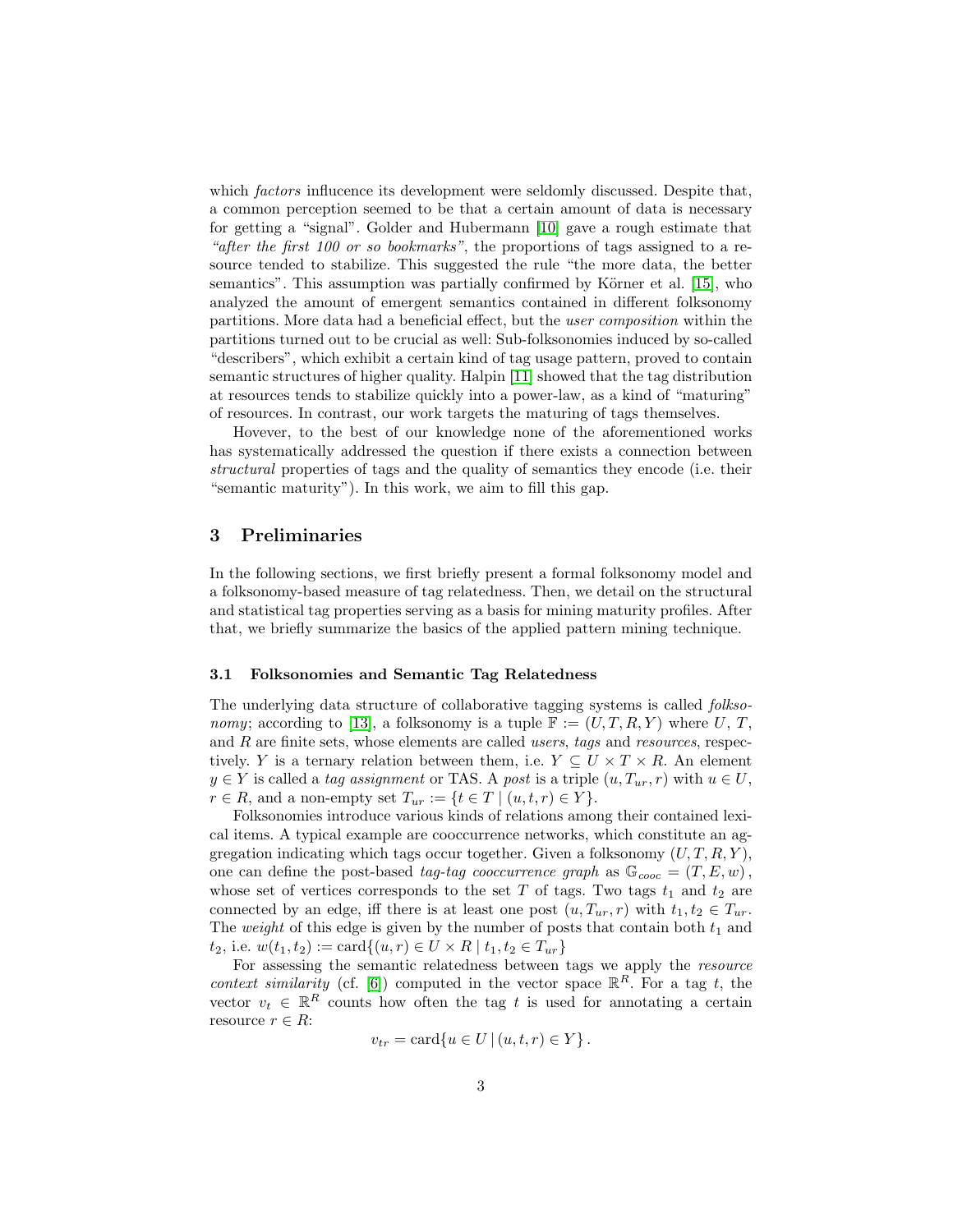Based on this representation, we measure vector similarity by using the cosine measure, as is customary in Information Retrieval: If two tags  $t_1$  and  $t_2$  are represented by  $\mathbf{v}_1, \mathbf{v}_2 \in \mathbb{R}^X$ , their cosine similarity is defined as:  $\cos\!\sin\!\left(t_1, t_2\right) :=$  $\cos \angle(\boldsymbol{v}_1, \boldsymbol{v}_2) = \frac{\boldsymbol{v}_1 \cdot \boldsymbol{v}_2}{\|\boldsymbol{v}_1\|_2 \cdot \|\boldsymbol{v}_2\|_2}$ . In prior work, we showed that this measure comes close to what humans perceive as semantically related [\[6\]](#page-11-9).

#### <span id="page-3-0"></span>3.2 Folksonomy-Based Tag Properties

For folksonomy-based tag properties, we can utilize aggregated information such as frequency, but also properties based on the network structure of the tag-tag co-occurrence graph. The properties below are based on prior work in related areas. They are abstract in that sense, that none of them considers the textual content of a tag. Therefore, all properties are language independent since the only operate on the folksonomy structure, on aggregated information, or on derived networks. Below, we describe the different folksonomy-based properties, and also discuss their intuitive role regarding the assessment of tag maturity.

**Centrality Properties** In network theory the centrality of a node  $v \in V$  in a network G is usually an indication of how important the vertex is [\[20\]](#page-11-14). Because important nodes are usually well-connected within the network, one can hypothesize that this connectedness corresponds to a well-established semantic fingerprint. On the other hand, high centrality might correspond to a relatively "broad" meaning – in the context of our study, we avoid the latter by restricting ourselves to single-sense tags (see Section [4\)](#page-5-0). Applied to our problem at hand, we interpret centrality as a measure of maturity, following the intuition that more mature terms are also more "important". We adopted three standard centralities (degree, closeness, betweenness). All of them can be applied to a term graph G:

 $-$  According to *betweenness centrality* a vertex has a high centrality if it can be found on many shortest paths between other vertex pairs:

$$
bet(v) = \sum_{s \neq v \neq t \in V} \frac{\sigma_{st}(v)}{\sigma_{st}} \tag{1}
$$

Hereby,  $\sigma_{st}$  denotes the number of shortest paths between s and t and  $\sigma_{st}(v)$ is the number of shortest paths between s and t passing through  $v$ . As its computation is obviously very expensive, it is often approximated [\[4\]](#page-11-15) by calculating the shortest paths only between a fraction of points.

It seems intuitive, that tags with a high betweenness centrality are closer to important (semantic) hubs, and therefore more mature themselves. In essence, higher values should indicate semantic maturity.

– A vertex ranks higher according to closeness centrality the shorter its shortest path length to all other reachable nodes is:

$$
clos(v) = \frac{1}{\sum_{t \in V \setminus v} d_G(v, t)}\tag{2}
$$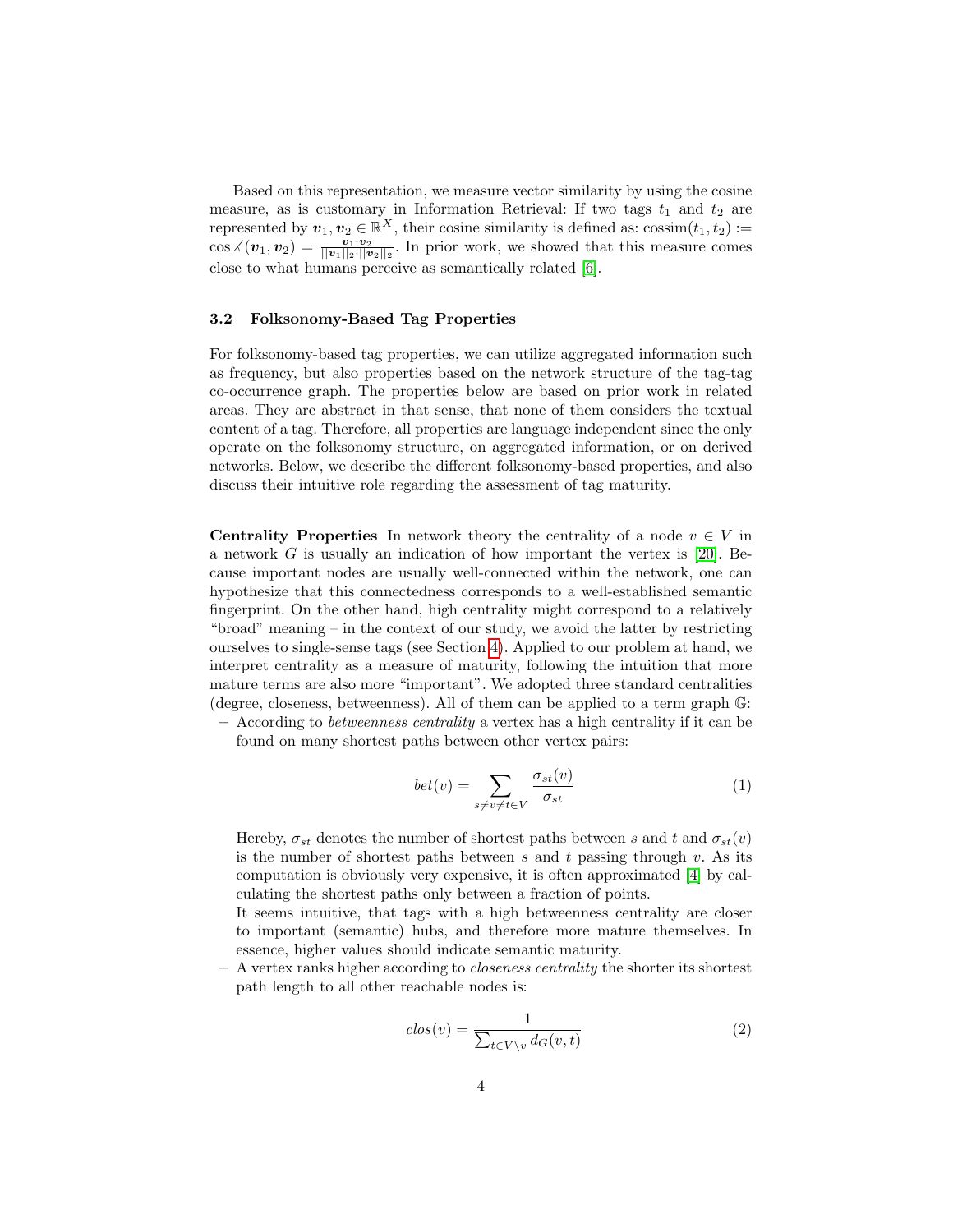$d_G(v, t)$  denotes hereby the geodesic distance (shortest path) between the vertices  $v$  and  $t$ . A tag with a high closeness value is therefore more close to the core of the Folksonomy. Therefore, it seems intuitive to assume, that more central tags according to this measure should have a higher probability of being more mature.

– The *degree centrality* simply counts the number of direct neighbors  $d(v)$  of a vertex v in a graph  $G = (V, E)$ :

$$
deg(v) = \frac{d(v)}{|V| - 1} \tag{3}
$$

Comparred to the other metrics, degree centrality is a local measure since it only takes into account the direct neighbourhood of a tag within the network. According to the degree, a tag could be linked to both semantically mature and non-mature tags. In this sense, it seems intuitive to assume that other factors need to be taken into account; then an estimation of the effect of the degree centrality can be considered.

Frequency Properties One first idea about tag maturity considers the fact that tags that are used more often can get more mature, since they can exhibit a more specific fingerprint. However, this does not guarantee maturity of tags. Therefore, we consider the frequency of a tag as a candidate for the analysis.

– We capture the *resource frequency* property *rfreq* which counts the number of resources tagged by a given tag  $t$  according to

$$
rfreq(t) = \text{card}\{r : \exists (u, t', r) \in Y, t = t'\}\tag{4}
$$

For the semantic assessment of tag, an intuitive hypothesis could be that the semantic profile of a tag gets more concise when more and more resource are tagged with it. However, this is not necessarily a criterion for mature tags since the development of the semantic profile could still be relatively fuzzy.

 $-$  The *user frequency* property *ufreq* counts the number of users that applied the tag t:

$$
ufreq(t) = \text{card}\{u : \exists (u, t', r) \in Y, t = t'\}\tag{5}
$$

Similar to the resource frequency, more users should help to focus the semantic profile of a tag due to the refinement of its usage patterns.

### 3.3 Pattern Mining using Subgroup Discovery

Subgroup discovery [\[21,](#page-11-16)[2\]](#page-11-17) aims at identifying interesting patterns with respect to a given target property of interest according to a specific interesting measure. In our context, the target property is given by a quality indicator for tags. The top patterns are then ranked according to the given interesting measure. Subgroup discovery is especially suited for identifying local patterns in the data, that is, nuggets that hold for specific subsets: It can uncover hidden relations captured in small subgroups, for which variables are only significantly correlated in these subgroups.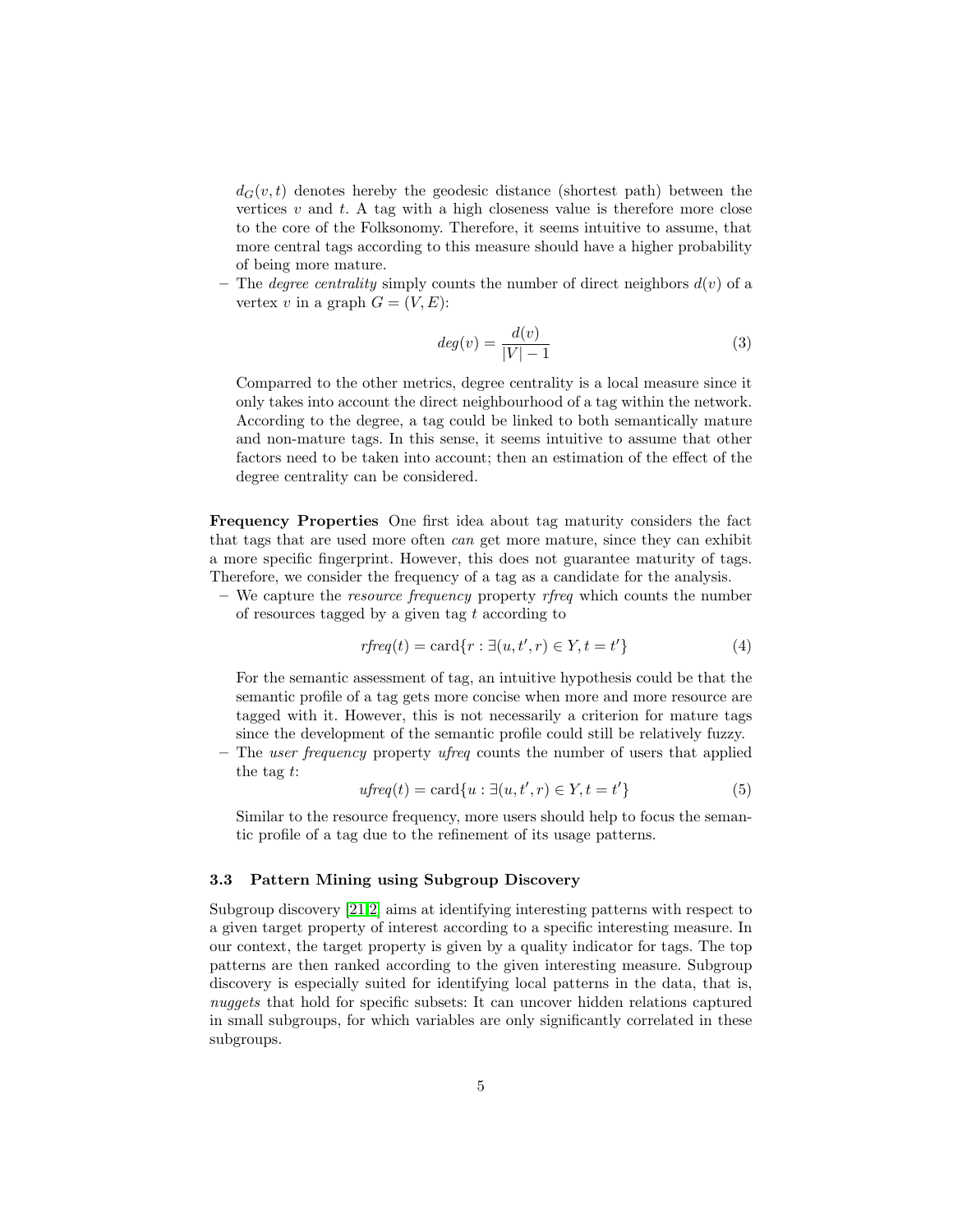Formally, a database  $D = (I, A)$  is given by a set of individuals I (tags) and a set of attributes A (i.e., tag properties). A selector or basic pattern  $sel_{a=a_j}$  is a boolean function  $I \to \{0,1\}$  that is true, iff the value of attribute a is  $a_i$  for this individual. For a numeric attribute  $a_{num}$  selectors  $sel_{a \in [min_j;max_j]}$  can be defined analogously for each interval  $(min_j; max_j]$  in the domain of  $a_{num}$ . In this case, the respective boolean function is set to true, iff the value of attribute  $a_{num}$  is in the respective range.

A subgroup description or (complex) pattern  $p = \{sel_1, \ldots, sel_d\}$  is then given by a set of basic patterns, which is interpreted as a conjunction, i.e.,  $p(I) = sel_1 \wedge$  $\ldots \wedge sel_d$ . A subgroup (extension)  $sg_p$  is now given by the set of individuals  $sg_p =$  ${i \in I}$  $p(i) = true$  :=  $ext(p)$  which are covered by the subgroup description p. A subgroup discovery task can now be specified by a 5-tuple  $(D, C, S, Q, k)$ . The target concept  $C: I \to \mathcal{R}$  specifies the property of interest. It is a function, that maps each instance in the dataset to a target value  $c$ . It can be binary (e.g., the quality of the tag is high or low), but can use arbitrary target values (e.g, the continuous quality of a given tag according to a certain measure). The search space  $2^S$  is defined by set of basic patterns S. Given the dataset D and target concept c, the quality function  $Q: 2^S \to \mathbb{R}$  maps every pattern in the search space to a real number that reflects the interestingness of a pattern. Finally, the integer k gives the number of returned patterns of this task. Thus, the result of a subgroup discovery task is the set of k subgroup descriptions  $res_1, \ldots, res_k$ with the highest interestingness according to the quality function. Each of these descriptions could be reformulated as a rule  $res_i \rightarrow c$ .

While a huge amount of quality functions has been proposed in literature, cf. [\[9\]](#page-11-18), many interesting measures trade-off the size  $|ext(p)|$  of a subgroup and the deviation  $c - c_0$ , where c is the average value of the target concept in the subgroup and  $c_0$  the average value of the target concept in the general population.

We consider the quality function *lift*, which measures just the increase of the average value of  $c$  in the subgroup compared to the general population:

$$
lift(p) = \frac{c}{c_0}
$$
, if  $|ext(p)| \geq \mathcal{T}_{Supp}$ , and 0 otherwise.

with an adequate minimal support threshold  $\mathcal{T}_{Supp}$  considering the size of the subgroup. Usually, the analysis is performed using different minimal size thresholds in an explorative way. It is easy to see, that both types of quality measures are applicable for binary and continuous target concepts.

### <span id="page-5-0"></span>4 Mining Semantic Tag Maturity

For a given Folksonomy and its tagging dataset, we apply the following steps: Using the dataset, we construct the tag properties discussed in Section [3.2.](#page-3-0) As we will see below, the "raw" properties do not correlate sufficiently with semantic maturity. Therefore, we consider the dataset at the level of high-quality subgroups of semantically matured tags, and apply pattern mining using the lift quality function for this task. As an evaluation, we apply a gold-standard measure of semantic relatedness derived from WordNet [\[8\]](#page-11-19).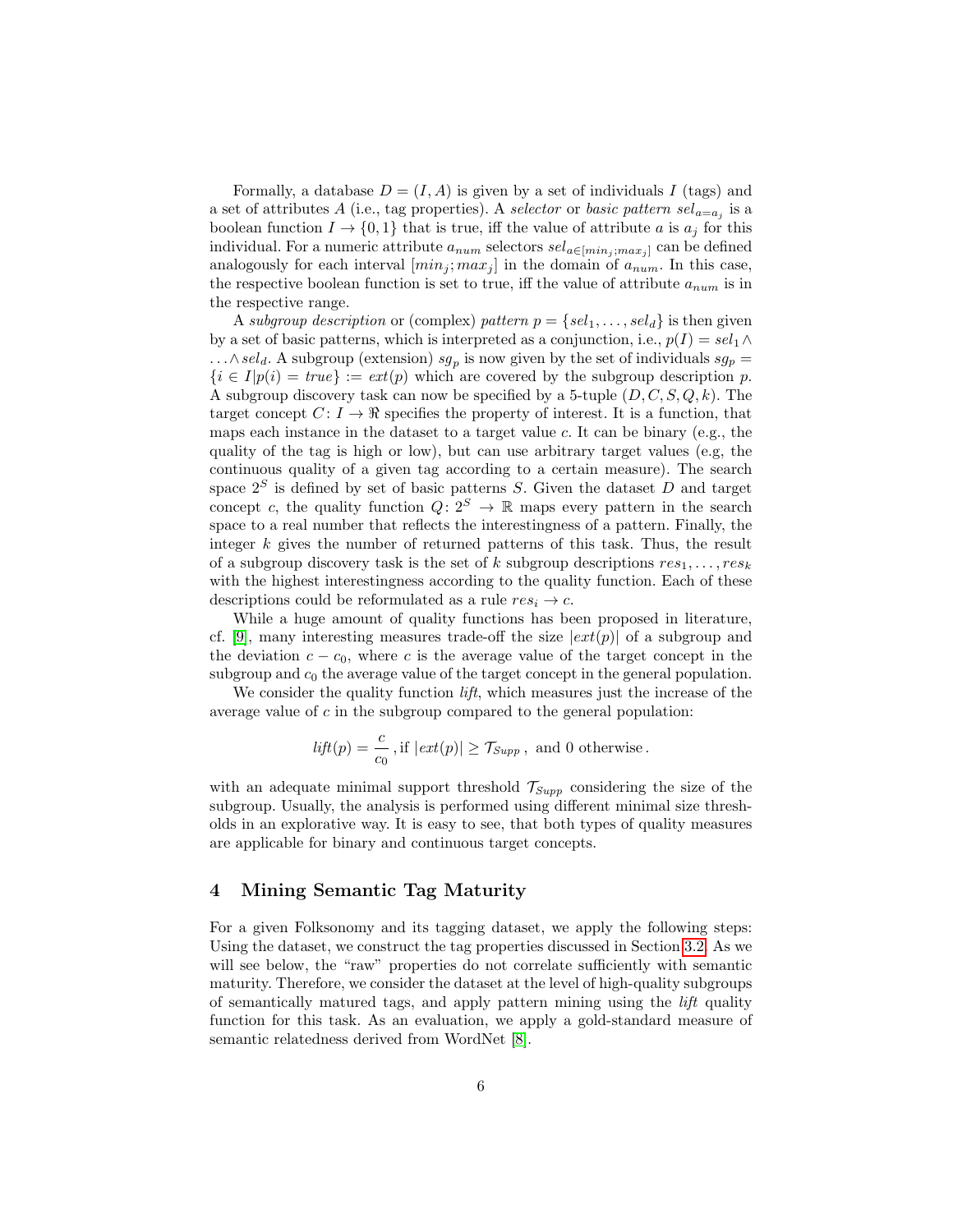#### 4.1 Methodology

For the purpose of assessing the degree of semantic maturity of a given tag, a crucial question is how to measure this degree in a reliable and semantically grounded manner. In prior work [\[6\]](#page-11-9) we identified folksonomy-based measures of semantic relatedness, which are among others able to detect potential synonym tags for a given tag. The most precise measure we found was the resource context *relatedness*, which is computed in the vector space  $\mathbb{R}^R$ . For a tag t, the vector  $v_t \in \mathbb{R}^R$  is constructed by counting how often a tag t is used to annotate a certain resource  $r \in R$ :  $v_{tr} := \text{card}\{u \in U \mid (u, t, r) \in Y\}$ . This vector representation can be interpreted as a "semantic fingerprint" of a given tag, based on its distribution over all resources. Our intuition for capturing the degree of maturity is based on the following argumentation chain:

- 1. The better the semantic fingerprint of a tag t reflects the meaning of t, the higher is the probability that the resource context relatedness yields "true" synomyms or semantically closely related tags  $t_{sim1}, t_{sim2}, \dots$  for  $t$
- 2. If the most related potential synonym tag  $t_{sim1}$  is a "true" synonym of t (as grounded against the WordNet synset hierarchy), then the semantic fingerprint of t is regarded as semantically mature.
- 3. Otherwise, we consider the similarity in WordNet between t and  $t_{sim1}$  as an indicator for the maturity of the tag.

Please note, that we are using purely folksonomy-based measures (i.e., resource context relatedness) as a proxy for semantic similarity, because WordNet is not available for all tags. Simply spoken, this approach regards a tag as semantically mature if the information encoded in its resource context vector suffices to identify other tags with the same meaning. Naturally, this requires the existence of a sufficiently similar tag, which cannot be guaranteed. Therefore, this is not a sufficient but a necessary criterion. However, we think that the approach is justified, because the process of maturing is not restricted to isolated tags, but takes place similar to a "co-evolution" among several tags belonging to a certain domain of interest. As an example, if the topic of semantic web is very popular, then a relatively broad vocabulary to describe this concept will emerge, e.g. semantic web, semanticweb, semweb, sw, .... In such a case, the maturity of a single tag would "correlate" with the existence of semantically similar tags within the same domain of interest. In general, it is important to notice that our methodology is also applicable to narrow folksonomies when replacing the resource context relatedness with the tag context relatedness (see [\[6\]](#page-11-9)).

### 4.2 Semantic Considerations

For assessing the semantic similarity between tags we apply WordNet [\[8\]](#page-11-19), a semantic lexicon of the English language. WordNet groups words into *synsets*, i.e., sets of synonyms that represent one concept. These synsets are nodes in a network; links between these represent semantic relations. WordNet provides a distinct network structure for each syntactic category (nouns, verbs, adjectives and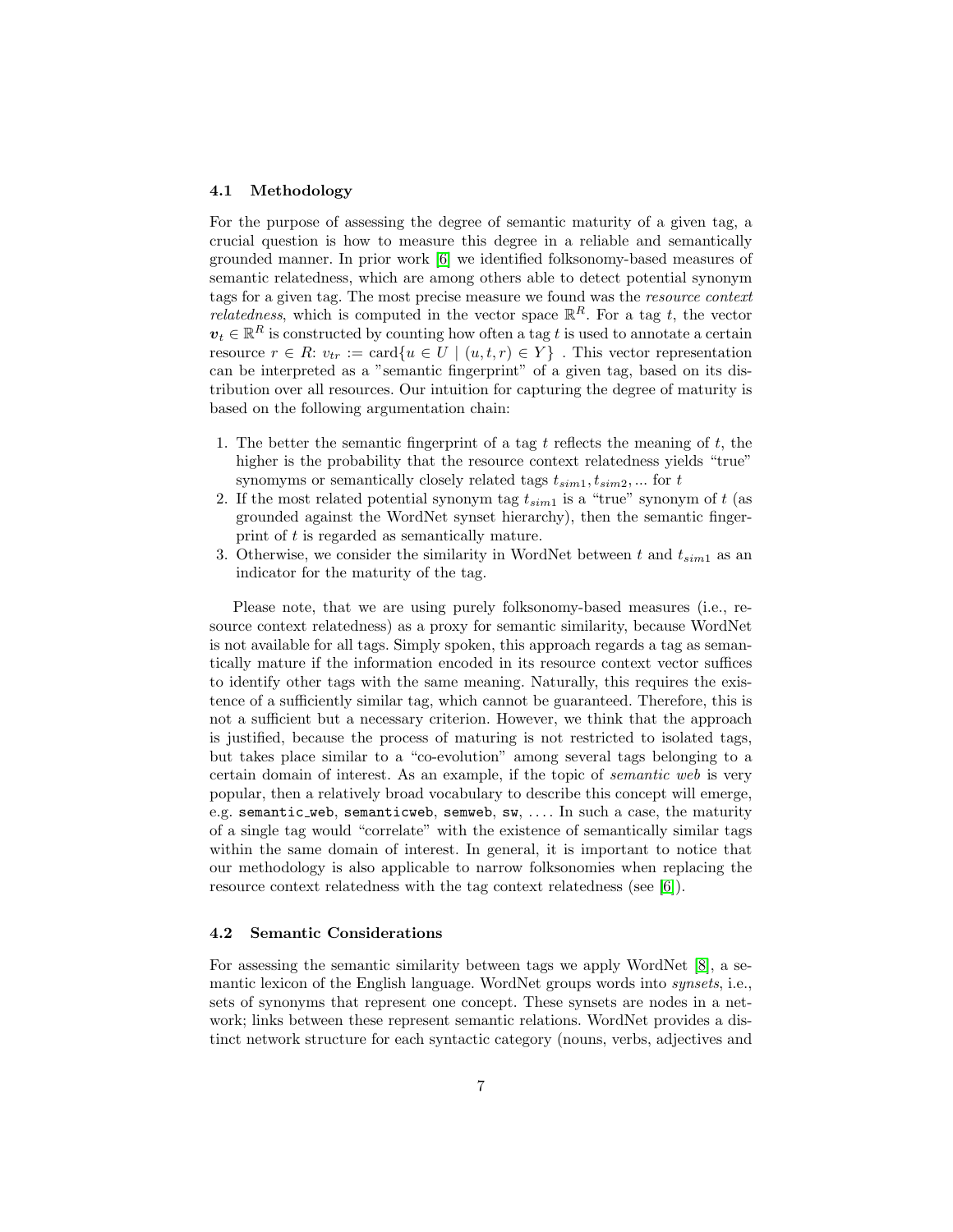adverbs). For nouns and verbs, it is possible to restrict the links in the network to (directed) is-a relationships only, therefore a subsumption hierarchy can be defined. The is-a relation connects a hyponym (more specific synset) to a hypernym (more general synset). A synset can have multiple hypernyms, so that the graph is not a tree, but a directed acyclic graph. Since the is-a WordNet network for nouns and verbs consists of several disconnected hierarchies, it is useful to add a fake top-level node subsuming all the roots of those hierarchies; the graph is then fully connected so that several graph-based similarity metrics between pairs of nouns and pairs of verbs can be defined. In WordNet, we measure the semantic similarity using the taxonomic shortest-path length dist; the WordNet similarity  $wns = 1 - \frac{dist}{max_{dist}}$  is then normalized using the maximum distance  $max_{dist}$ .

In addition to the WordNet similarity, we consider two additional indicators:

- The *Maturity Indicator* (mat) is a binary feature and measures if a tag has reached a certain maturity according to the WordNet information, i.e., the indicator is true, if we observe a WordNet similarity  $wns \geq 0.5$ .
- The Synonym-Indicator (syn) is a binary feature that specifies, if a tag-pair is in a synonym relation, i.e., the WordNet similarity  $wns = 1$ .

Since we consider the semantic fingerprint of tags using folksonomy information, we restrict the analysis to WordNet terms with only one sense; otherwise advanced word-sense disambiguation would be necessary in order to compare the correct senses in the WordNet synsets.

#### 4.3 Dataset

For our experiments we used data from the social bookmarking system del.icio.us, collected in November 2006. In total, data from 667, 128 users of the del.icio.us community were collected, comprising 2, 454, 546 tags, 18, 782, 132 resources, and 140, 333, 714 tag assignments. For the specific purpose of our papers, some preprocessing and filtering was necessary: For the purpose of "grounding" the true semantic content of a tag  $t$ , we are applying vector-based measures to compute similar tags  $t_{sim}$ . Hence, we must assure that (i) the vector representation is dense enough to yield meaningful similarity judgements and (ii) there exist sufficiently similar tags  $t_{sim}$ . For these reasons, we first restrict our dataset to the 10.000 most frequent tags of delicious (and to the resources/users that have been associated with at least one of those tags). The restricted folksonomy consists of  $|U| = 476,378$  users,  $|T| = 10,000$  tags,  $|R| = 12,660,470$  resources, and  $|Y| = 101,491,722$  tag assignments. In order to assure the existence of sufficient "similarity partners" for each tag, we filter all tags whose cosine similarity to their most similar tag is lower than 0.05. As a last step, we only considered tags with exactly a single sense in WordNet in order to eliminate the influence of ambiguity. After all filtering steps, we considered a total of 1944 tags. We are aware that this is a strong limitation regardint the number of considered tags – however, because the problem at hand as well as our experimental methodology is sensitive towards a number of factors (like ambiguity or folksonomy-based similarity judgements), our focus is to start with a very "clean" subset. As a followup, it would of course be interesting to include more tags given the results on the clean subset are promising.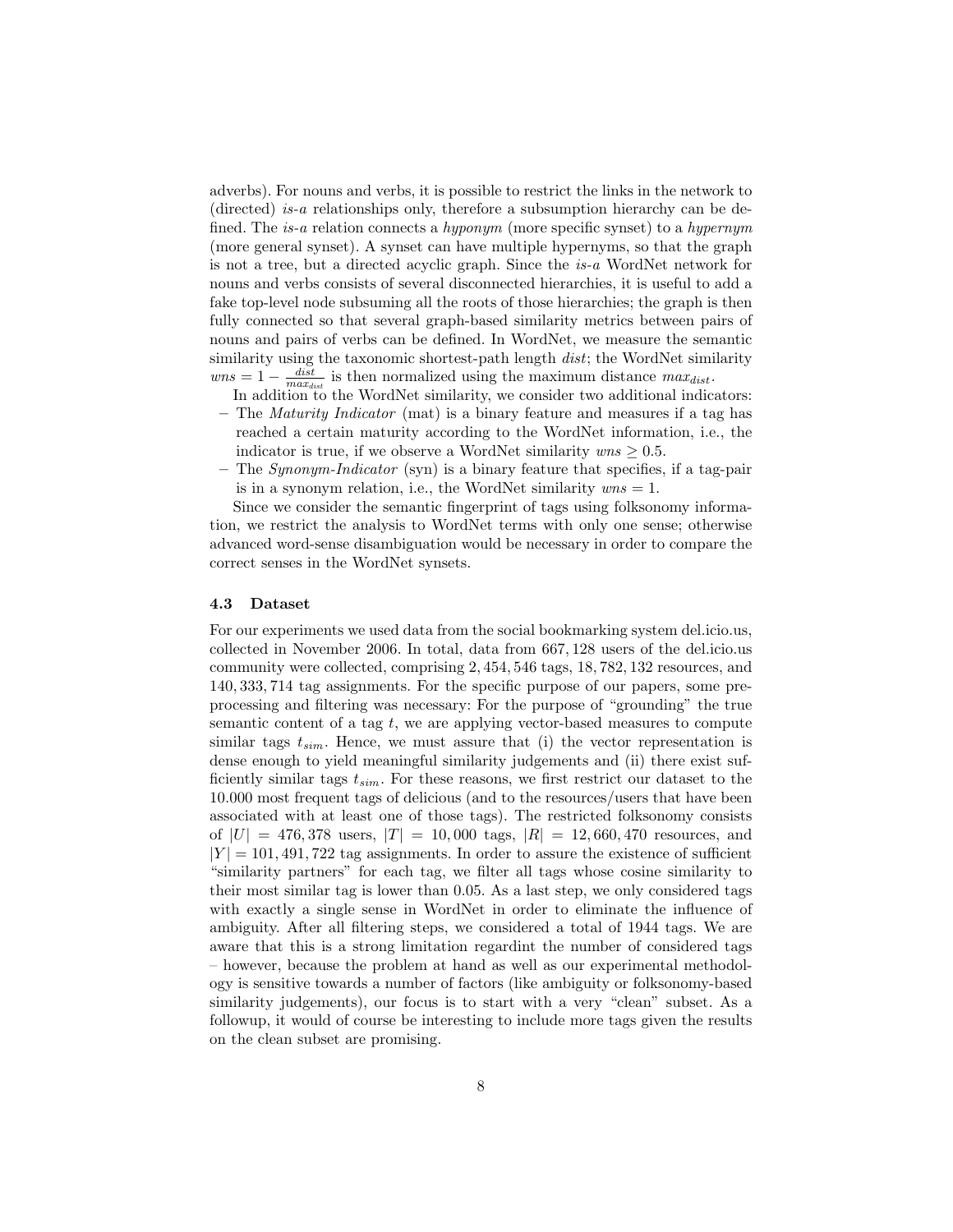<span id="page-8-1"></span>Table 1. Correlation between WordNet Similarity (wns), Maturity Indicator (mat), Synonym-Indicator (syn) and the different tag properties.

|  |  |                                                                              | $\sqrt{det \int clos \int deg \int r f req \vert u f req \vert}$ |
|--|--|------------------------------------------------------------------------------|------------------------------------------------------------------|
|  |  | $\sqrt{\text{wns}[0.15] 0.20} 0.20 0.21 0.18$                                |                                                                  |
|  |  | $\frac{1}{2}$ mat 0.09 0.14 0.12 0.15 0.12                                   |                                                                  |
|  |  | $\vert$ syn $\vert$ 0.12 $\vert$ 0.14 $\vert$ 0.13 $\vert$ 0.15 $\vert$ 0.15 |                                                                  |

We calculated all tag properties given the described co-ocurrence network, and discretized these using the standard MDL method of Fayyad & Irani [\[7\]](#page-11-20) considering the WordNet similarity as a target class.

Statistical Characterization Figure [1](#page-8-0) and Table [1](#page-8-1) provide a first glance on the applied data. Each circle in Figure [1](#page-8-0) represents one of the 1944 tags. Concerning the WordNet similarity (wns), we observe, that there is little correlation with the tag properties; Furthermore, we observe even lower correlations considering the two indicators *mat* and *syn*. Therefore, pattern mining using subgroup discovery is very suited for mining semantic tag profiles, since it also considers correlations in rather small subgroups described by combinations of different influence factors.



<span id="page-8-0"></span>Fig. 1. Scatterplots for the WordNet Similarity (wns) vs. different tag properties.

### 4.4 Results

We applied pattern mining for the presented dataset using the tag properties as attributes, and the target concepts (wns, mat, syn) discussed above. Concerning the Wordnet Similarity (wns) and the lift quality function with a minimal subgroup size  $n = 40$ , we obtained the top patterns shown in Table [2.](#page-9-0) Lines 1-10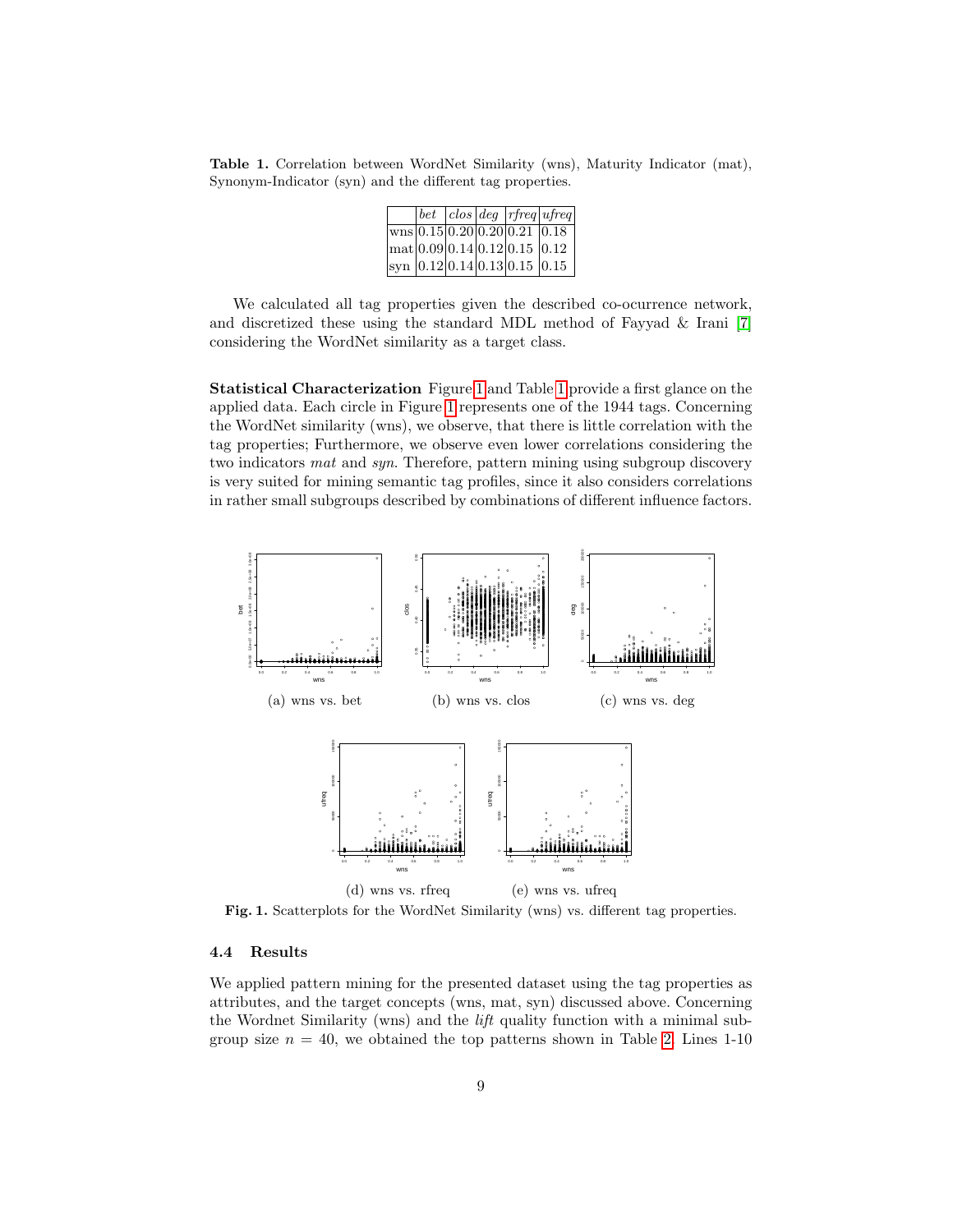<span id="page-9-0"></span>Table 2. Top patterns for target concept wns, split according to the different lengths of the patterns (mean in dataset: 0.54).

| #              | lift |                  |     | mean size pattern                                                                |
|----------------|------|------------------|-----|----------------------------------------------------------------------------------|
| 1              |      | $1.43 \mid 0.78$ | 46  | $ufreq > 13.0\%$                                                                 |
| $\overline{2}$ |      | 1.28 0.70        | 77  | $rfreq > 3.0\%$                                                                  |
| 3              |      | 1.26 0.69        | 162 | $ c $ $\geq 64.7\%$                                                              |
| 4              |      | $1.24 \mid 0.68$ |     | $275 \, \text{deg} > 6.0\%$                                                      |
| 5              |      | $ 1.23 $ 0.67    | 140 | $ bet > 1.0\%$                                                                   |
| 6              |      | 1.19 0.65        |     | 523   $u$ freq $> 1.0\%$                                                         |
| 7              |      | 1.15  0.63       | 761 | $ rfreq>0.1\%$                                                                   |
| 8              |      | $ 1.15 $ 0.63    |     | $627$   $bet > 0.2\%$                                                            |
|                |      |                  |     | $9 \mid 1.13 \mid 0.62 \mid 871 \mid clos > 47.0\%$                              |
|                |      | $10 1.05 $ 0.57  |     | $ 1519 $ deg $> 1.0\%$                                                           |
|                |      | 11 1.32 0.72     | 51  | $ bet \in [0.2\%, 1.0\%]$ AND $clos > 64.7\%$                                    |
|                |      | 12 1.28 0.70     | 231 | $deq > 6.0\%$ AND ufreq $> 1.0\%$                                                |
|                |      | 13 1.28 0.70     |     | 246 $\deg$ > 6.0% AND rfreq > 0.1%                                               |
|                |      | 14 1.33 0.73     | 74  | $\left[ clos \in [53.0\%, 64.7\%]$ AND $deg > 6.0\%$ AND $ufreq > 1.0\% \right]$ |
|                |      | 15 1.30 0.71     |     | 119   $bet \in [0.2\%, 1.0\%]$ AND $deg > 6.0\%$ AND rfreq $> 0.1\%$             |

<span id="page-9-1"></span>Table 3. Top patterns for the target concept "Maturity Indicator" (mean: 0.59)

| #           | lift | p | size pattern                                                                          |
|-------------|------|---|---------------------------------------------------------------------------------------|
|             |      |   | $ 1 $ 1.52 $ 0.91 $ 44 $ ufreq > 13.0\%$ AND $\overline{clos} > 64.7\%$               |
| $2^{\circ}$ |      |   | $ 1.49 0.89 $ 46   ufreq > 13.0%                                                      |
| 3           |      |   | $ 1.33 0.80 $ 73  rfreq > 3.0% AND clos > 64.7%                                       |
| 4           |      |   | $ 1.31 0.78 $ 77   rfreq $> 3.0\%$                                                    |
|             |      |   | 5   1.25  0.75  231   $deg > 6.0\%$ AND $ufreq > 1.0\%$                               |
|             |      |   | 6   1.24   0.74   246   $deg > 6.0\%$ AND rfreq $> 0.1\%$                             |
|             |      |   | $ 7 1.21 0.72 115 $ bet $\in [0.03\%, 1.0\%]$ AND ufreq $> 1.0\%$                     |
|             |      |   | 8   1.21   0.72   275   $deq > 6.0\%$                                                 |
|             |      |   | $ 9 1.20 0.72 162 $ clos > 64.7\%                                                     |
|             |      |   | $ 10 1.18 0.70 588 $ clos > 47.0% AND rfreq > 0.1%                                    |
|             |      |   | 11 1.36 0.81  74   $close \in [53.0\%, 64.7\%]$ AND $deg > 6.0\%$ AND $ufreq > 1.0\%$ |
|             |      |   | $12 1.33 0.80 $ 86 $ clos \in [53.0\%, 64.7\%]$ AND $deg > 6.0\%$ AND rfreq $> 0.1\%$ |
|             |      |   | $13 1.30 0.77 105 $ bet $\in [0.03\%, 1.0\%]$ AND deg $> 6.0\%$ AND ufreq $> 1.0\%$   |
|             |      |   | $ 14 1.26 0.75 108 $ clos $\in$ [53.0%, 64.7%] AND deg > 6.0% AND ufreq > 554         |

show only basic patterns (one selector), while the lines 11-15 indicate more complex patterns. These results show that high betweenness and high closeness as intuitively expected. The influence of the degree centrality is not as prounounced as the other centralities, while higher degree also improves semantic maturity. Furthermore, a relatively high user frequency seems like the best indicator for high quality tags. Additionally, relatively high resource frequency is also a top indicator for semantic maturity.

If we consider the "maturity indicator" as the binary target concept, we obtain the patterns shown in Table [3.](#page-9-1) We observe similar influential properties as discussed above, however, the user and resource frequency combined with a medium or high closeness show the best performances.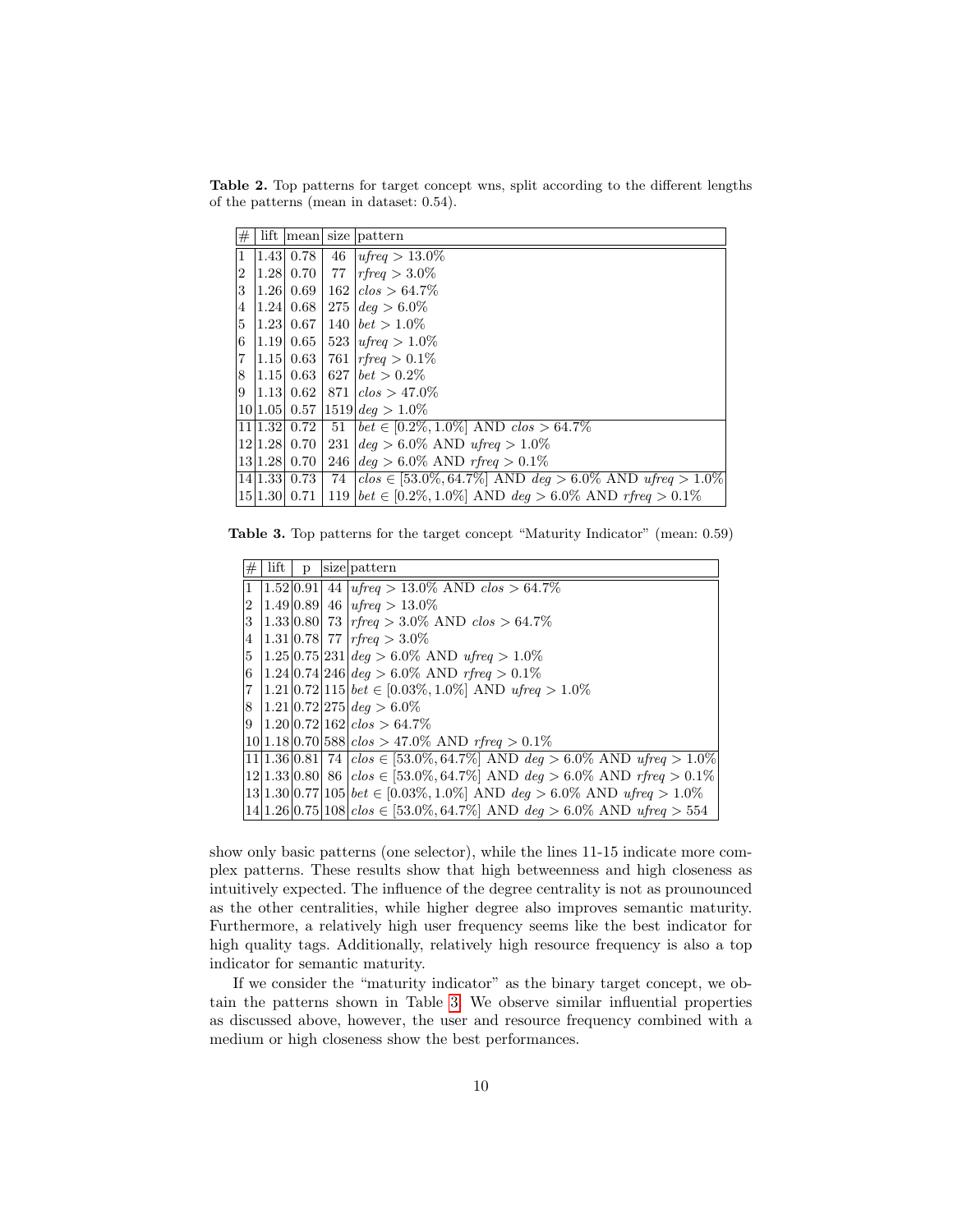Table 4. Top 5 patterns for the target concept "Synonym Indicator" (mean: 0.13)

<span id="page-10-2"></span>

|  |  | $ \# $ lift $ p $ size pattern                                                                                          |
|--|--|-------------------------------------------------------------------------------------------------------------------------|
|  |  | $\boxed{1}$ 3.61 0.50 46 <i>ufreq</i> > 13.0%                                                                           |
|  |  | $\vert 2 \vert 2.61 \vert 0.36 \vert 47 \vert \, bet \in [0.2\%, 1.0\%]$ AND $\cos > 64.7\%$ AND $\iota$ freq $> 1.0\%$ |
|  |  | $ 3 2.53 0.35 $ 77   rfreq $>3.0\%$                                                                                     |
|  |  | $ 4 2.40 0.33 $ 51 $ bet \in [0.2\%, 1.0\%]$ AND $clos > 64.7\%$                                                        |
|  |  | $ 5 2.28 0.32 231 $ deg > 6.0% AND ufreq > 1.0%                                                                         |

Looking at the "synonym indicator" results shown in Table [4,](#page-10-2) we observe, that the tag properties identified above have an even more pronounced influence, since the increase in the target concept (the lift) is between 2 and 3, indicating an increase in the mean target share of the synonym indicator in the subgroups by 100% to 200%. An example for a small subgroup containing only synonyms is described by the pattern:  $bet \in [1326142, 1.0\%]$  AND ufreq > 13.0% consists of the tags "wallpaper", "templates" and "bookmarks".

### <span id="page-10-0"></span>5 Conclusion

In this paper, we have presented an approach for mining semantic maturity of tags in social bookmarking systems. We applied pattern mining for identifying subgroups of tags with mature semantic fingerprints according to different tag properties. These were based on structural and statistical folksonomy properties and computed using the tag co-occurrence information and tag/user frequency information. We provided a detailed analysis of the different properties, and presented a case study using data from del.icio.us. The results indicate the influence of several properties with interesting orders of magnitude for the del.icio.us dataset. For example, the number of users plays a crucial role for the process of semantic maturing; however, the addditional consideration of centrality properties can help to identify subsets of tags with a higher degree of maturity.

For future work, we plan to extend our proposed methodology to larger tag sets, including less frequently used tags and especially the notion of semantic "immaturity". Furthermore we plan to include further tag properties, also including temporal aspects like the amount of time a tag is present in the system. Additionally, we aim to evaluate the method on more datasets from diverse social systems.

### Acknowledgements

This work has partially been supported by the VENUS research cluster at the interdisciplinary Research Center for Information System Design (ITeG) at Kassel University, and by the EU project EveryAware.

### References

<span id="page-10-1"></span>1. Angeletou, S.: Semantic Enrichment of Folksonomy Tagspaces. In: Int'l Semantic Web Conference. LNCS, vol. 5318, pp. 889–894. Springer (2008)